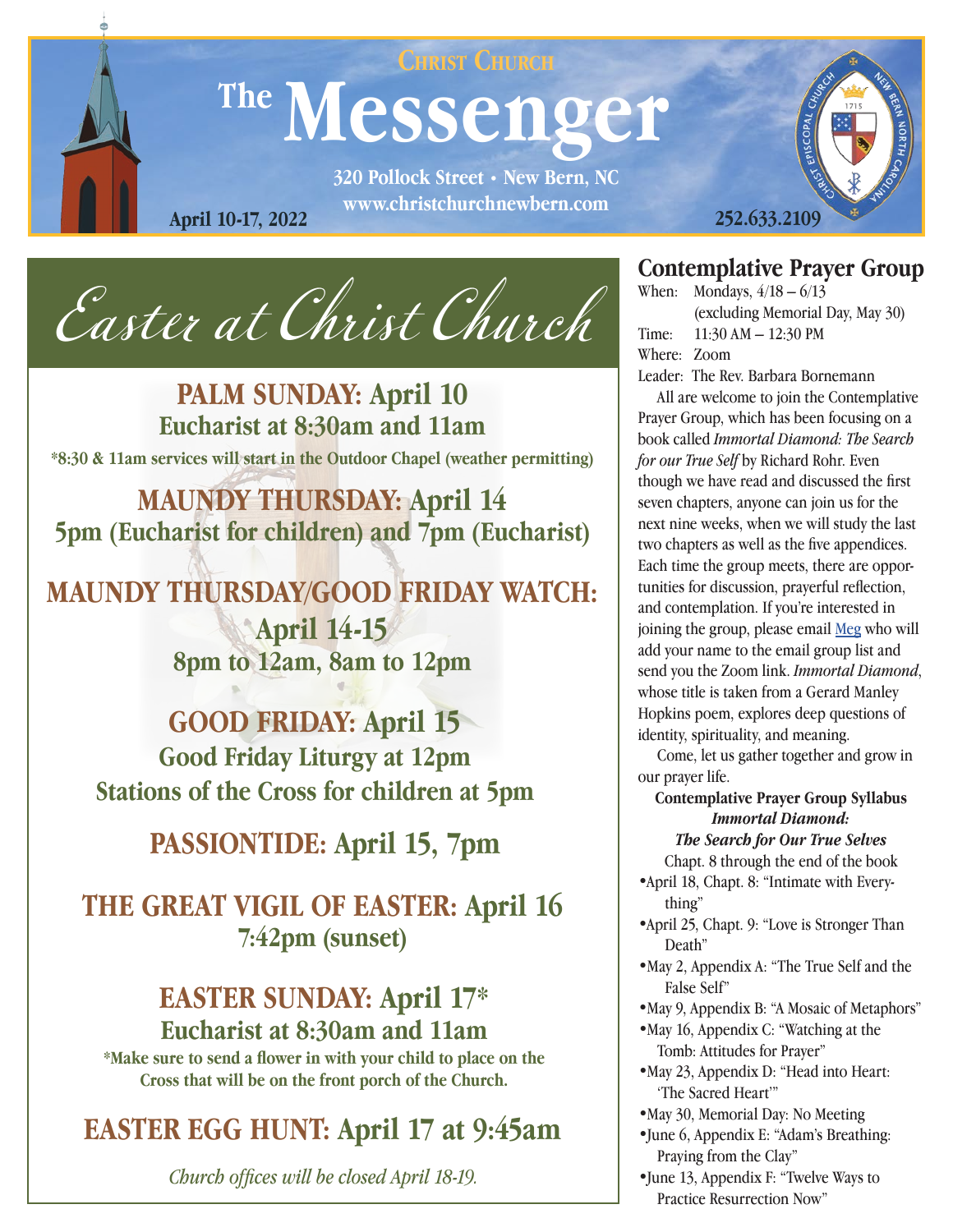# **Christ Church Annual Spring Clean-Up**

Christ Church will be holding the Annual Spring Clean up on Saturday, April 30th, from 10am till 1pm in the churchyard. We will be planting, trimming hedges and ivy, mulching, restoring mulch in the playground, and much more. Rakes and tools will be available, but we will need wheelbarrows. We will also need as many volunteers as possible. You know what they say — *many hands make light work*. This

year, nursery will be provided for infants and children up to 5 years old. Note: If you wish to take advantage of this service, contact the church office and tell us how many children you'll bring and their ages.

 Put this date on your calendar and come help make our beautiful grounds even better. Any questions, contact Rick Miller (call or text) at 302-502-5268 or [rickmiller950@hotmailcom.](mailto:rickmiller950%40hotmailcom?subject=)

# **East Carolina University Chorus Concert**

 East Carolina University Chorus will be performing at 4 p.m. on Sunday, May 8 (Mother's Day), at Christ Church. This nationally and internationally acclaimed



By the grace of God and with the consent of the People The Right Reverend Robert Stuart Skirving Bishop of the Diocese of East Carolina will ordain

#### **Ashley Danielle Simpson** Gregory Smith Ethan Gerald Whitfield Stroud Rhonda Ann Thomas

To the Sacred Order of Deacons in Christ's One Holy Catholic and Apostolic Church on Saturday, the twenty-third of April two thousand and twenty-two at four o'clock in the afternoon

> St. Mary's Episcopal Church 800 Rountree Street Kinston, North Carolina, 28501

Your prayers and presence are requested

Reception to follow, St. Mary's Church

Clergy - cassock, surplice, red stole

group has toured extensively, but due to Covid has not been allowed to sing outside of Greenville. This will be their first concert outside of Greenville in several years,

> and they are delighted to be performing at our church once again.

 Admission is free. Please spread the word to others outside of our parish about this wonderful event. If you have any questions, contact Ellen Chance.

# **CAMP HOPE 2022**

 Each summer Christ Church sponsors Camp Hope which is an overnight summer camp opportunity for children who have a parent in prison. Our Camp Hope ministry began in 2006



and has ministered to campers from across North Carolina. The purpose of the ministry is to provide these children a chance to experience the joy of summer camp and the opportunity to deepen their faith.

 This year Camp Hope will be Aug. 7-11 at YMCA [Camp Harrison]( https://www.ymcacharlotte.org/camps/camp-harrison) in Boomer, NC. Camp Hope coordinates with Angel Tree Camping and our partner camp, YMCA Camp Harrison. Parishioners support the campers financially in the spring by contributing to scholarships. Parishioners are also needed to pray, make calls, send cards, help with logistical arrangements, as well as serve as adult volunteers at camp. Additional volunteers are always welcome!

 For more information, please contact [camphope@christchurchnewbern.com](http://camphope@christchurchnewbern.com). Follow us on [Facebook](https://www.facebook.com/camphopechristchurchnewbern) and [Instagram.](https://www.instagram.com/camphope_cec/) *Leadership team:* Terry Brubaker, Jim Behl, Nell Hudson

# **Join us for Passiontide on April 15**



 Come to an evening of music and poetry this Passiontide. At 7:00pm on April 15, Good Friday, we will meditate on the Passion of Our Lord in the church through hymns, anthems, and poems. If you have any questions, contact Clifford [Badgley,](mailto:cliffordbadgley%40christchurchnewbern.com?subject=) Director of Music.

#### **A Note from Dale & Therese Petrangelo:**

 We moved to Rhode Island on April 1st to be near our family. We lived in New Bern for 15 years and attended Christ Church regularly. We made a lot of friends, and they will be missed.

 I especially enjoyed being a docent and learning and sharing the history of Christ Church with people from all over the world. Participating in some of the many charitable events allowed us to enjoy giving back to our community.

 We will miss this beautiful church. Thank you for allowing us to be a part of your church family.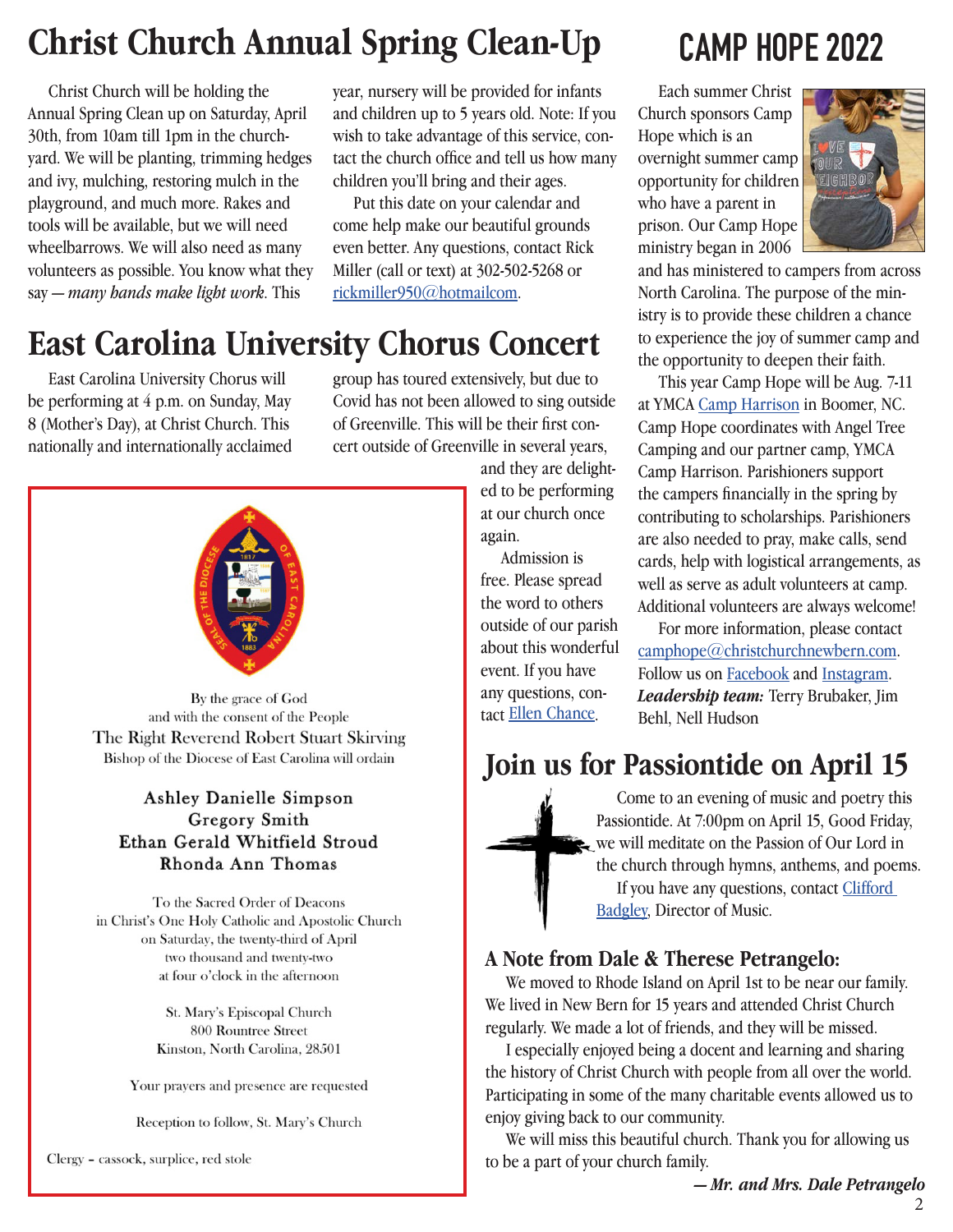# **In peace we pray to you, Lord God**

**For our ill and recovering parishioners:** Barbara Willis, Gary Derck, Jackie Barney, Mike Pridgen, Mary Hasell, Betty Jane Bonapartian, Bob and Joan Burnett,\* Champ Mitchell, Janet Anderson, Joe Freemon\*, Bob Kohn, Nicholas Pridgen, Susan Rivenbark, Warren Meadows, Hal Cameron, Larry Whitney, Joe Mansfield, Barbara Odderstol\*, Evelyn Dill, Jim Keeter\*, M. Carolyn Lawson, Fair Leonard\*, Evelyn Hunter, Katherine Gill, Kathy Blanchard, Pat McCotter, Ralph Cowan, Vivienne Armstrong, Martha Schell, David Watrous, Vicky Allen, JoAnn Frank, Eileen Nelson, Lindy Emory, DJ Bessack, Carol Kross, Margaret Wall, Carol Athing, Rena Knott, Rodney Hayes, CB Evans, John Mason, Mike McCulley, Jack Browning-Henry, Willis Stevens, Betsy Primavera, Betty Simon, Mollie Bales, Rosemary Stark, Robert Lane, Sheridan Holstein, Ken Chance, Judy MacDougall, Vickie Evans, Joan Kunkle, Margaret Scott\*, Jim Banks, Sam Curry, and Jim Gruenebaum.

**For our friends and families:** Liesel, Jeff, Corinne, Travis, Edward, Irene, Matt, David, Schellie, Peter, Michael, Jim, Joanne, Anderson,

Vicki, Nelma, Ashley, Alexander, Bambi, Laurie, Amelia, Dennis, Blake, Brian, Oakley, Bryce, Helen, Carter, Eunice, Mary, Joseph, Mason, Sarah, Nicholas, Janet, Myra, Jimmy, Jim, Denni, Matthew, Chelsea, Niels, Cindy, Lucia, Trinity, Pam, Jason, C.E. (Max), Christopher, PK, Beverly, Krissie, George, William, James, Tom, Bryan, Patti, Ruth, Ron, Patty, Jackie, Jani, Barrie, John, Bill, Joan, Brooke, Norma Jean, Mary, Ann, George, Anne, Bruce, Nancy, Lynda, Mike, Connor, Stephen, Linda, Lynne, J. Matthew, Inez, Ed, Jimmy, Caliana, Julie, Karen, Bob, Cortney, Clifford, Craig, Larry, Jackie, and Joseph.

**For our deployed military**: Lt. Christopher Miller, SSgt. Philip Buffa, III. **For refugee families and those seeking asylum.**

**Diocesan Cycle of Prayer:** St. Andrew's, Goldsboro; and St. Paul's, Edenton

*\*These parishioners live out of the area but have requested to remain on the Christ Church prayer list. If you would like to add or remove someone from the list, contact Dare Oliver.*

# **THIS WEEK AT CHRIST CHURCH**

#### **Sunday, April 10**

Palm Sunday 8:30am: Eucharist Rite II (Nave) 9:45am: Sunday School 11am: Eucharist Rite II (Nave[/online](https://youtu.be/F4xWA-UjHYk))

12:15pm: Formation Commission (Library) 12:30pm: Sacred Ground (Pelletier Room) 12:30pm: Cursillo Reunion (Harrison Center) 6pm: EYC (Youth Room)

#### **Monday, April 11**

10am: Home Place Eucharist 10am: ECW All Saints Meeting (Parish House) 10:30am McCarthy Court Eucharist 11am: Staff Meeting 3:30pm: Growing in Grace 5:15pm: Stephen Ministry Meeting (Library) 6:30pm: DOK Meeting (Parish House)

#### **Tuesday, April 12**

8:30am: Eucharist (Chapel) 10am: Women's Book Study (Second Floor Living Room) 10am: Prayer Shawl Ministry (Bride's Room) 3:30pm: Growing in Grace 5:15pm: Evangelism Commission Meeting (Parish House) 5:30pm: Outreach Commission Meeting (Library) 6pm: Rehearsal (Nave) 6:30pm: Small Wonders NA Meeting (Pelletier Room) 7pm: Bell Choir rehearsal (Music Room)

#### **Wednesday, April 13**

11am: Rector's Bible Study (Library) 3:30 pm: Growing in Grace 4:30 pm: Wednesdays at Christ Church 6 pm: EfM (Second Floor Living Room) 6:15 pm: AA Meeting (Harrison Center) 7 pm: Parish Choir (Nave)

#### **Thursday, April 14**

Maundy Thursday

10am: Chair Yoga (Harrison Center) 3:30pm: Growing in Grace Chapel Time 4pm: Finance Committee Meeting (Pelletier Room) 5pm: Maundy Thursday Eucharist for Children 7pm: Maundy Thursday Eucharist 8pm to Midnight: Maundy Thursday Watch (Day 1)

#### **Friday, April 15**

Good Friday Last day to submit articles/pictures for the May Crown 8am to 12pm: Good Friday Watch (Day 2) 12pm: Good Friday Liturgy 5pm: Stations of the Cross for Children 7pm: Passiontide

#### **Saturday, April 16**

9am: Decorating the Church with Easter flowers (help needed) 7:42pm: The Great Vigil of Easter

#### **Sunday, April 17**

Easter Sunday 8:30am: Eucharist Rite II (Nave) 9:45am: Easter Egg Hunt 11am: Eucharist Rite II (Nave/[online\)](https://youtu.be/OKKkPIL39K8)